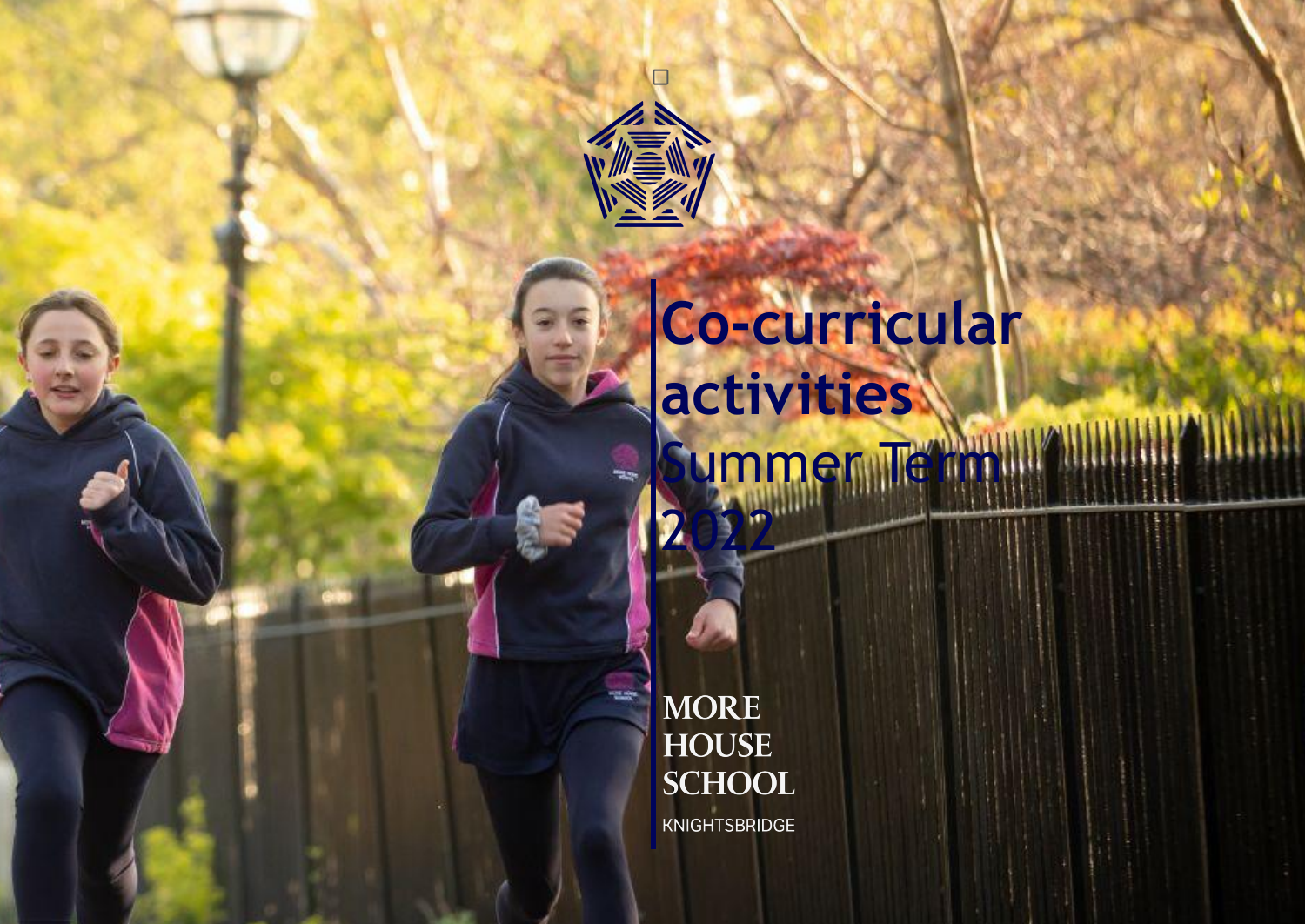*"We keep moving forward, opening new doors, and doing new things, because we're curious and curiosity keeps leading us down new paths."*

*(Walt Disney)*

## **Expectations for involvement**

| <b>Minimum Requirement</b> |                                                                                       | Guidance                                                                                                                                                                                                                 |  |  |  |
|----------------------------|---------------------------------------------------------------------------------------|--------------------------------------------------------------------------------------------------------------------------------------------------------------------------------------------------------------------------|--|--|--|
| Key Stage 3:               | Three after school clubs<br>per week<br>Additional clubs as they<br>$\bullet$<br>wish | Students are encouraged to take part in as many additional clubs as possible<br>$\bullet$<br>Students are encouraged to participate in an academic club, a sports and<br>$\bullet$<br>wellbeing club and a cultural club |  |  |  |
| Year 10                    | One afterschool club<br>$\bullet$<br>At least two before school<br>or lunchtime clubs | Students are encouraged to take part in as many additional clubs as possible<br>$\bullet$<br>Students are encouraged to participate in an academic club, a sports and<br>wellbeing club and a cultural club              |  |  |  |
| Year 12                    | Two clubs at any time                                                                 | Students are encouraged to take part in as many additional clubs as they<br>wish<br>Students are encourage to participate in an academic club, a sports and<br>wellbeing club and a cultural club                        |  |  |  |
| Year 11 and<br>13          | No minimum requirement<br>$\bullet$                                                   | Students are encouraged to participate in clubs to support well-being<br>$\bullet$<br>and academic studies<br>These may be on a week to week basis                                                                       |  |  |  |

**Please contact Ms Phelps - cphelps@morehousemail.org.uk - if you have any queries.**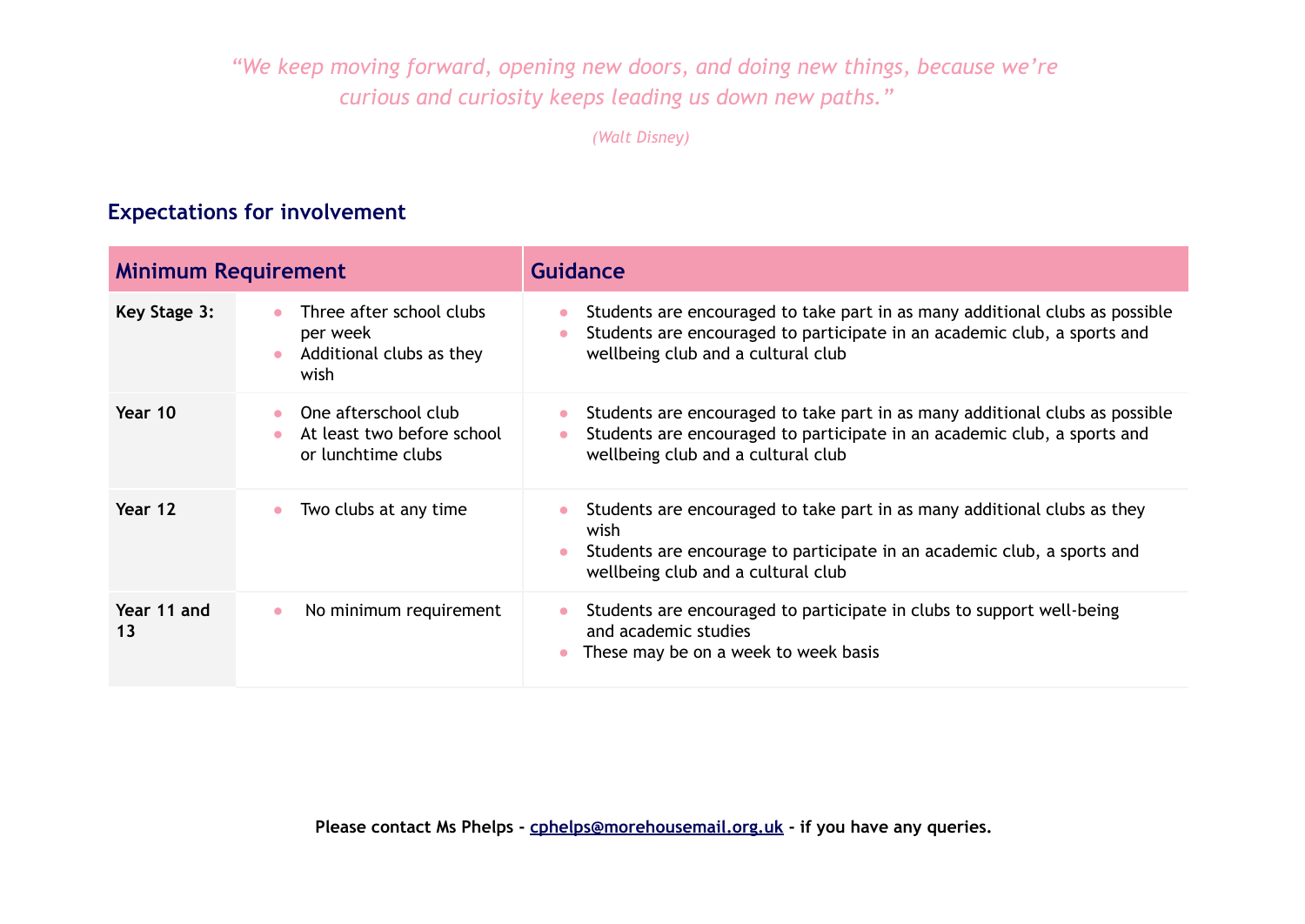## **KS3 (Year 7/8/9) - Co-Curricular timetable - Summer Term 2022**

|                                        | <b>Monday</b>                                                                   | <b>Tuesday</b>                                                 | Wednesday                                                                                             | <b>Thursday</b>                                                    | <b>Friday</b>                                      |
|----------------------------------------|---------------------------------------------------------------------------------|----------------------------------------------------------------|-------------------------------------------------------------------------------------------------------|--------------------------------------------------------------------|----------------------------------------------------|
| <b>Morning</b><br>07:45 onwards        | <b>Multisports</b><br>$07:45 - 08:15$<br>$\left(\text{all}\right)$<br>$(CG)$ DR | Orchestra<br>$07:45 - 08:30$<br>(L15)                          | Duke of Edinburgh<br>(Gold/Silver/Bronze)<br>08:00 - 08:25 (Al) CB1                                   |                                                                    | <b>Running Club</b><br>(all)                       |
|                                        |                                                                                 |                                                                | <b>Circuits</b><br>$07:45 - 08:15$<br>$(ZB)$ DR                                                       |                                                                    | <b>FH</b>                                          |
| <b>First Lunch</b><br>$13:15 - 13:45$  | <b>Table Tennis</b><br>(Yr 8)<br>(ZB)                                           | <b>Choir</b><br>(Year 7-9 compulsory)<br>(Music) L15/DR/Studio | <b>Junior Chamber Choir</b><br>(Music) L15                                                            | <b>Table Tennis</b><br>(Yr 10)<br>(CG)                             | <b>Library Progression</b><br>Society<br>(JMZ)     |
|                                        |                                                                                 |                                                                | <b>Head to Head</b><br>(FH) Head's Study                                                              | <b>Well-being Walk</b><br>(Yr 9)<br>(WB)                           | <b>Well-being Walk</b><br>(Yr 8)<br>(SG/JBr)       |
| <b>Second Lunch</b><br>$13:45 - 14:15$ | Debate Club<br>$\left(\text{all}\right)$<br><b>JMI, L27</b>                     | <b>Gardening Club</b><br>(all)<br>RT/KW, Ct Yard               | <b>Table Tennis</b><br>(all)<br>(CG)                                                                  | <b>Rollercoaster Club</b><br>(Yr 9/10)<br>RJS, LB5                 | <b>Carnegie Book Club</b><br>(Year 8/9)<br>SF, L36 |
|                                        | <b>Well-being Walk</b><br>$(Yr 7)$ OH/FH                                        | <b>Well-being Walk</b><br>Open to all<br>(MK/SOC)              | <b>Mobile Phone Photography</b><br>(all)<br>(JS) Art Room<br><b>Head to Head</b><br>(FH) Head's Study | <b>Globe trotters (Geography</b><br>Club)<br>(all)<br>JBR/AXA, C31 |                                                    |
|                                        | <b>Table Tennis</b><br>(Yr 9)<br>(CG)                                           |                                                                |                                                                                                       |                                                                    |                                                    |
| After school<br>$15:15 - 16:15$        | <b>Homework Club</b><br>Library                                                 | <b>KS3 Homework Club</b><br>Library                            | <b>Cricket</b><br>(all)<br>ZB, Hyde Park                                                              | Year 7 Instruments<br>Compulsory<br>(Music) L15/DR/Studio          |                                                    |
|                                        |                                                                                 | <b>Rounders</b><br>(Yr 7/8)<br>CG/ZB, Battersea Park           | <b>KS3 Homework Club</b><br>Library                                                                   | <b>KS3 Science Fair Club</b><br>$\text{(all)}$ CB3                 |                                                    |
|                                        |                                                                                 | <b>Rowing</b><br>(Yr 8 to 10)<br>$16:15 - 18:00$<br>(SN)       | <b>Dance with Dakoda</b><br>(all)<br>Studio                                                           | <b>KS3 Homework Club</b><br>Library                                |                                                    |
| After school<br>16:15 onwards          |                                                                                 |                                                                |                                                                                                       | <b>Rounders</b><br>(all) 16:15-17:30<br>CG/ZB, Battersea Park      |                                                    |
|                                        |                                                                                 |                                                                |                                                                                                       | Mandala mindfulness<br>(Year 8/9)<br><b>BH, C41</b>                |                                                    |